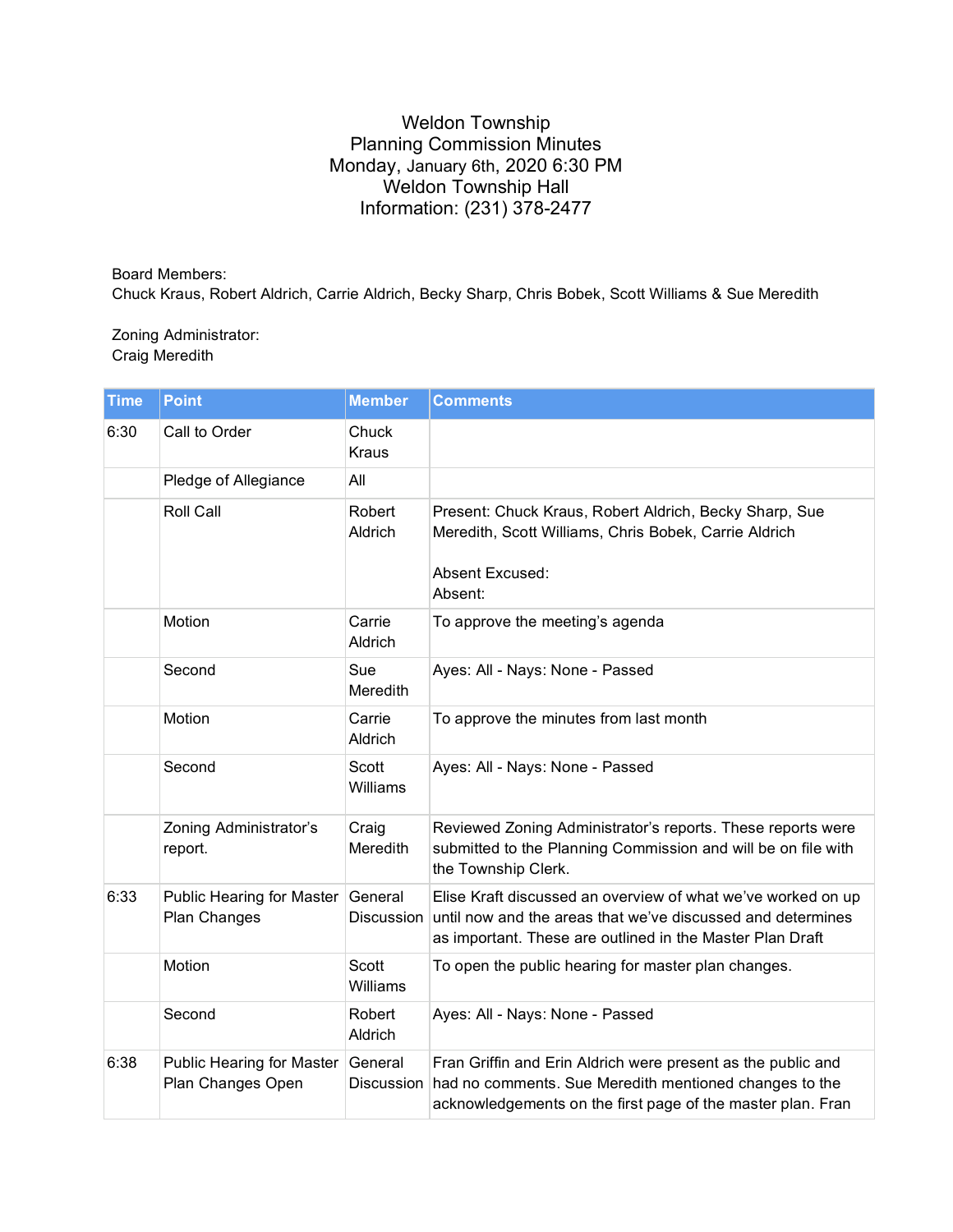|      |                                        |                          | Griffin is no longer in the planning commission, she is the<br>township clerk now. Carrie is no longer the township clerk and<br>is now on the planning commission.                                                                                                                                                                                                                                                                                                                            |
|------|----------------------------------------|--------------------------|------------------------------------------------------------------------------------------------------------------------------------------------------------------------------------------------------------------------------------------------------------------------------------------------------------------------------------------------------------------------------------------------------------------------------------------------------------------------------------------------|
|      | Motion                                 | Chris<br><b>Bobek</b>    | To close the public hearing for Master Plan changes.                                                                                                                                                                                                                                                                                                                                                                                                                                           |
|      | Second                                 | Becky<br>Sharp           | Ayes: All - Nays: None - Passed                                                                                                                                                                                                                                                                                                                                                                                                                                                                |
| 6:40 |                                        | General                  | Discussed if there was anything we should change in the<br>Discussion master plan. If we are happy with it as it, we would move to<br>submit a resolution for approval to the board                                                                                                                                                                                                                                                                                                            |
| 6:45 | Motion                                 | <b>Scott</b><br>Williams | To submit Weldon Township Planning Commission Resolution<br>No. 01062020 for approval to the board.                                                                                                                                                                                                                                                                                                                                                                                            |
|      | Second                                 | Sue<br>Meredith          | Ayes: All - Nays: None - Passed                                                                                                                                                                                                                                                                                                                                                                                                                                                                |
| 6:48 | Public Hearing for Zoning<br>Ordinance | General<br>Discussion    | Elise Kraft discussed an overview of what we've worked on up<br>until now and the areas that we had added to, edited or<br>amended.                                                                                                                                                                                                                                                                                                                                                            |
|      | Motion                                 | Carrie<br>Aldrich        | To open the public hearing for Zoning Ordinance changes.                                                                                                                                                                                                                                                                                                                                                                                                                                       |
|      | Second                                 | <b>Becky</b><br>Sharp    | Ayes: All - Nays: None - Passed                                                                                                                                                                                                                                                                                                                                                                                                                                                                |
| 6:54 | Public for Zoning<br>Ordinance Open    | General<br>Discussion    | Fran Griffin and Erin Aldrich were present as the public and<br>had no comments. Sue Meredith raised the concern that the<br>public may not be aware of the changes we're proposing. She<br>had thought that at some point during this process the public<br>would have shown up and we didn't really have that even<br>though we properly posted documents and meetings and we<br>have been working on things for quite a while.<br>Craig Meredith brought up that he would like the township |
|      |                                        |                          | board's backing as the enforcer of the zoning ordinance.                                                                                                                                                                                                                                                                                                                                                                                                                                       |
| 7:05 | Motion                                 | Chris<br><b>Bobek</b>    | Close the public hearing for Zoning Plan Ordinance changes.                                                                                                                                                                                                                                                                                                                                                                                                                                    |
|      | Second                                 | Carrie<br>Aldrich        | Ayes: All - Nays: None - Passed                                                                                                                                                                                                                                                                                                                                                                                                                                                                |
|      | Motion                                 | Robert<br>Aldrich        | Move to recommend that the Township Board approve the<br>zoning ordinance amendments as noticed at the regular<br>meeting and public hearing of the Planning Commission on<br>January 6, 2020                                                                                                                                                                                                                                                                                                  |
| 7:10 | Second                                 | Chris<br><b>Bobek</b>    | Ayes: All - Nays: None - Passed                                                                                                                                                                                                                                                                                                                                                                                                                                                                |